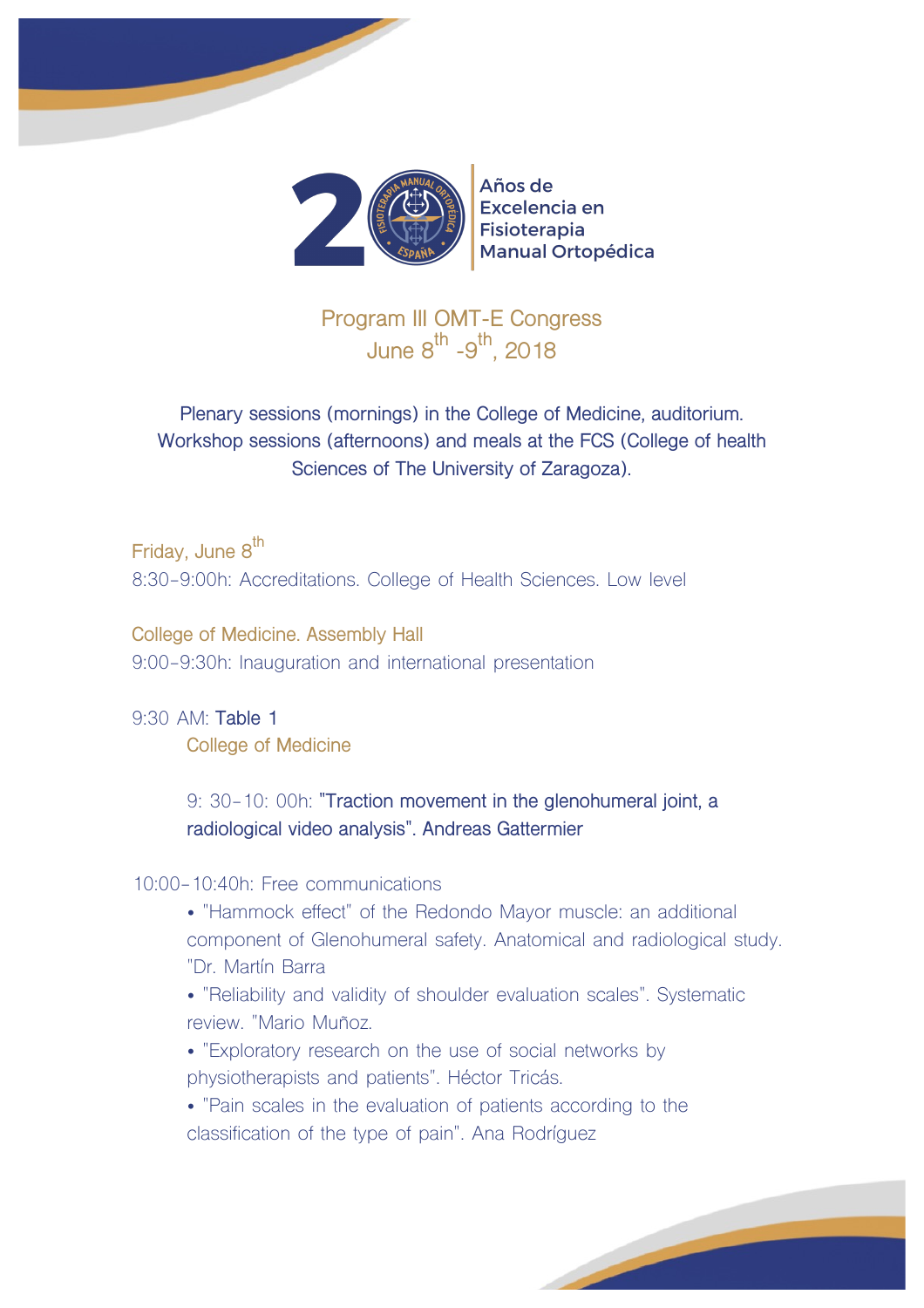• "Time-dependent change of range of motion and muscle hardness (elastography of cutting waves) in the gastrocnemius with the technique Diacutaneous fibrillation and static stretching". Tatsuya **Horiguchi** 

#### 10:40-11:00h: round table

**College of health sciences** 11:00-11:30h: coffee break

#### 11:30h: **Table 2**

**College of Medicine**

# 11:30-12:00h: **"Manual physiotherapy for neck pain with mobility deficits: a case report". Dr. Kenneth Olson.**

- 12:00-12:40h: free communications
	- "Comparative study of the effects of suboccipital techniques in healthy subjects with mobility restriction according to the Rotation Flexion Test". Vanesa González
	- "International criteria for the diagnosis and treatment of benign paroxysmal positional vertigo". Conductolithiasis of the posterior semicircular canal. "Juan José García.

• "Validity and reliability of Smartphone applications to measure the range of motion of the cervical and upper spine in patients with chronic cervical pain". Jacobo Rodríguez.

• "Effect of the cross section of the superior ligament in the range of movement of the superior cervical rotation and tilt". César Hidalgo.

• "Reliability of measurement of the carpal tunnel and the median nerve in asymptomatic subjects with ultrasound". Ricardo **Bullon** 

12:40-13:00h: round table

**College of Health Sciences ground floor** 13:00-13:30h: session sign

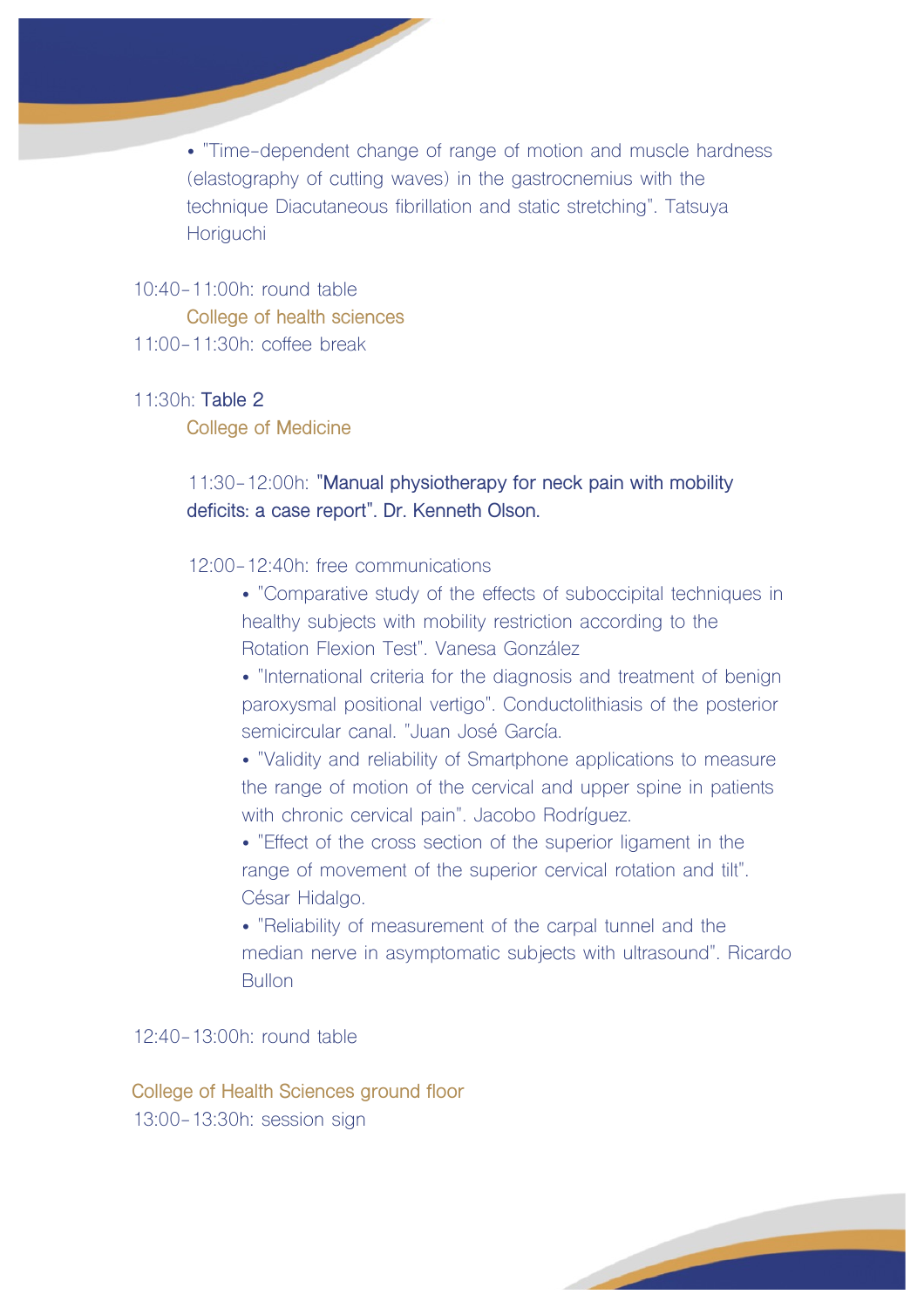

13:30-15:00h: food

15:00-16:30: **workshops 1 and 2**

**Room Seven on the ground floor of the College of Health Sciences** Workshop 1: **"Traction manipulation of the upper cervical spine: biomechanical approach". Dr. Markku Paatelma and Dr. César Hidalgo. (from 2:15 p.m. to 3:45 p.m.)**

**Classroom 1 floor 1 of the Faculty of Health Sciences** Workshop 2: **"Advances in the approach to carpal tunnel syndrome". Dr. Sandra Jiménez.**

16:30-17:00: rest

17:00-18:30: **workshops 3 and 4**

**Classroom 1 floor 1 Faculty of Health Sciences** Workshop 3: **"Integrated invasive techniques in the OMT approach". Juan Carlos Palacio**

**Room 3, ground floor of the Faculty of Health Sciences** Workshop 4: **"Soft tissue approach for the patellofemoral pain syndrome". Dr. Pablo Fanlo Mazas**

**Saturday, June 9th**

### **9:00h: Table 3**

**College of Medicine. Assembly Hall**

9:00-9:30h: "Hip training and motor control". Dr. Ragnar Faleij. 9:30-10:30h: free communications

> • "Active lumbar control in adolescents practicing rhythmic gymnastics at a professional level". Marta Levis.

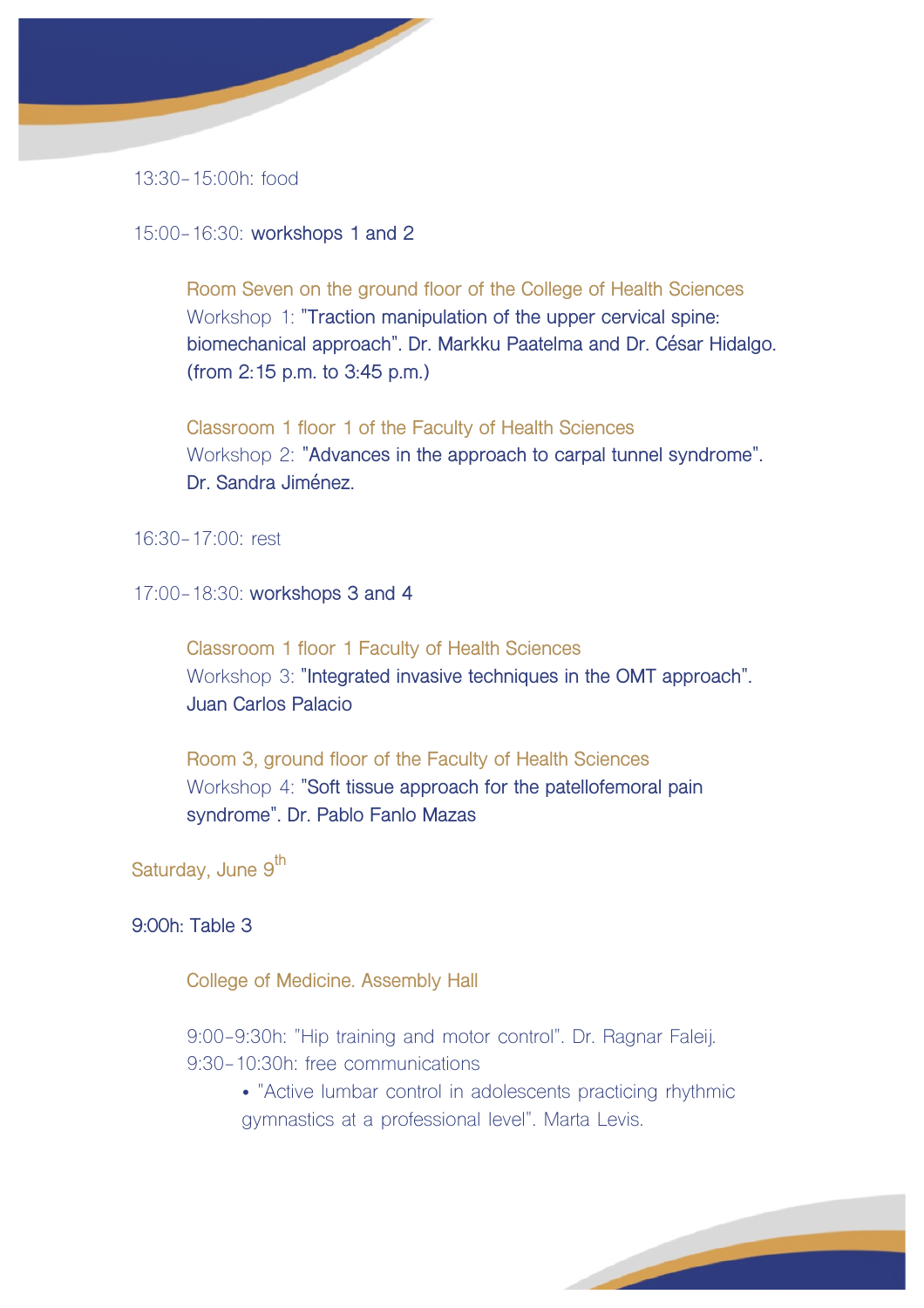• "Settlement test: effect of sex, age and leg mastery on sensory responses to structural differentiation in asymptomatic subjects". Gianluca Ciuffreda

• "Transverse training of the abdomen in chronic low back pain". Variations in thickness and changes in clinical improvement. "Gemma Nin.

• "Immediate effect of manipulation / mobilization for acute lateral ankle sprain, and investigation of the difference in the treatment period between OMT and general PT: clinical trial". Tomohide Noso.

• "Effect of the joint position of the hip during traction" distal grade III manual in subjects with coxarthrosis. "María Fortún.

**College of Health Sciences. Lower level**

10: 30-11: 00h: session sign

11: 00-11: 30h: coffee break

11:30: **Table 4 College of Medicine**

# 11: 30-12: 00h: **"Clinical relevance of soft tissue in the Upper Extremity and its OMT approach". Dr. Carlos López de Celis and Dr. Martín Barra López.**

12: 00-13: 00h: free communications

• "Relationship between the frontal static alignment of the lower limb and the flexibility of the main limbs, functionally related to the knee and hip". Orosia Fight

• "Changes in the dimensions of the carpal tunnel and median nerve during the mobilization of the carpal bones". Sonia Rodríguez.

• "Neurodynamic test of the tibial and sural nerves: study of the normal sensory response in asymptomatic subjects and intraexaminer reliability". Alberto Montaner

• "Study on the effect of neurodynamic sequencing in the median nerve test in asymptomatic subjects". Andrea Goñi.